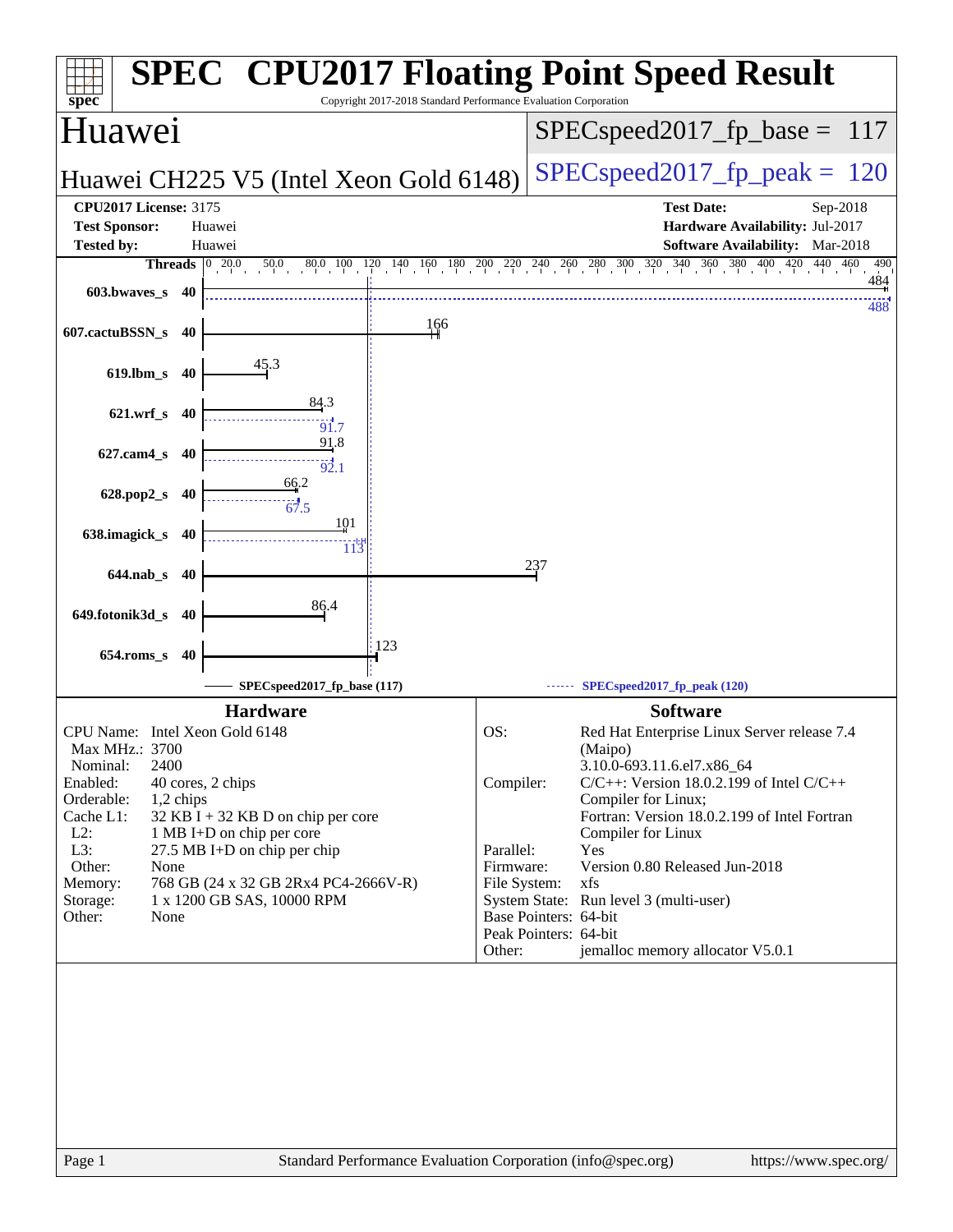#### **[spec](http://www.spec.org/) [SPEC CPU2017 Floating Point Speed Result](http://www.spec.org/auto/cpu2017/Docs/result-fields.html#SPECCPU2017FloatingPointSpeedResult)** Copyright 2017-2018 Standard Performance Evaluation Corporation Huawei Huawei CH225 V5 (Intel Xeon Gold 6148) SPECspeed 2017 fp peak  $= 120$ SPECspeed2017 fp base =  $117$ **[CPU2017 License:](http://www.spec.org/auto/cpu2017/Docs/result-fields.html#CPU2017License)** 3175 **[Test Date:](http://www.spec.org/auto/cpu2017/Docs/result-fields.html#TestDate)** Sep-2018 **[Test Sponsor:](http://www.spec.org/auto/cpu2017/Docs/result-fields.html#TestSponsor)** Huawei **[Hardware Availability:](http://www.spec.org/auto/cpu2017/Docs/result-fields.html#HardwareAvailability)** Jul-2017 **[Tested by:](http://www.spec.org/auto/cpu2017/Docs/result-fields.html#Testedby)** Huawei **[Software Availability:](http://www.spec.org/auto/cpu2017/Docs/result-fields.html#SoftwareAvailability)** Mar-2018 **[Results Table](http://www.spec.org/auto/cpu2017/Docs/result-fields.html#ResultsTable) [Benchmark](http://www.spec.org/auto/cpu2017/Docs/result-fields.html#Benchmark) [Threads](http://www.spec.org/auto/cpu2017/Docs/result-fields.html#Threads) [Seconds](http://www.spec.org/auto/cpu2017/Docs/result-fields.html#Seconds) [Ratio](http://www.spec.org/auto/cpu2017/Docs/result-fields.html#Ratio) [Seconds](http://www.spec.org/auto/cpu2017/Docs/result-fields.html#Seconds) [Ratio](http://www.spec.org/auto/cpu2017/Docs/result-fields.html#Ratio) [Seconds](http://www.spec.org/auto/cpu2017/Docs/result-fields.html#Seconds) [Ratio](http://www.spec.org/auto/cpu2017/Docs/result-fields.html#Ratio) Base [Threads](http://www.spec.org/auto/cpu2017/Docs/result-fields.html#Threads) [Seconds](http://www.spec.org/auto/cpu2017/Docs/result-fields.html#Seconds) [Ratio](http://www.spec.org/auto/cpu2017/Docs/result-fields.html#Ratio) [Seconds](http://www.spec.org/auto/cpu2017/Docs/result-fields.html#Seconds) [Ratio](http://www.spec.org/auto/cpu2017/Docs/result-fields.html#Ratio) [Seconds](http://www.spec.org/auto/cpu2017/Docs/result-fields.html#Seconds) [Ratio](http://www.spec.org/auto/cpu2017/Docs/result-fields.html#Ratio) Peak** [603.bwaves\\_s](http://www.spec.org/auto/cpu2017/Docs/benchmarks/603.bwaves_s.html) 40 121 486 **[122](http://www.spec.org/auto/cpu2017/Docs/result-fields.html#Median) [484](http://www.spec.org/auto/cpu2017/Docs/result-fields.html#Median)** 122 484 40 121 488 121 487 **[121](http://www.spec.org/auto/cpu2017/Docs/result-fields.html#Median) [488](http://www.spec.org/auto/cpu2017/Docs/result-fields.html#Median)** [607.cactuBSSN\\_s](http://www.spec.org/auto/cpu2017/Docs/benchmarks/607.cactuBSSN_s.html) 40 103 163 **[100](http://www.spec.org/auto/cpu2017/Docs/result-fields.html#Median) [166](http://www.spec.org/auto/cpu2017/Docs/result-fields.html#Median)** 99.3 168 40 103 163 **[100](http://www.spec.org/auto/cpu2017/Docs/result-fields.html#Median) [166](http://www.spec.org/auto/cpu2017/Docs/result-fields.html#Median)** 99.3 168 [619.lbm\\_s](http://www.spec.org/auto/cpu2017/Docs/benchmarks/619.lbm_s.html) 40 115 45.4 116 45.3 **[116](http://www.spec.org/auto/cpu2017/Docs/result-fields.html#Median) [45.3](http://www.spec.org/auto/cpu2017/Docs/result-fields.html#Median)** 40 115 45.4 116 45.3 **[116](http://www.spec.org/auto/cpu2017/Docs/result-fields.html#Median) [45.3](http://www.spec.org/auto/cpu2017/Docs/result-fields.html#Median)** [621.wrf\\_s](http://www.spec.org/auto/cpu2017/Docs/benchmarks/621.wrf_s.html) 40 157 84.5 **[157](http://www.spec.org/auto/cpu2017/Docs/result-fields.html#Median) [84.3](http://www.spec.org/auto/cpu2017/Docs/result-fields.html#Median)** 157 84.1 40 **[144](http://www.spec.org/auto/cpu2017/Docs/result-fields.html#Median) [91.7](http://www.spec.org/auto/cpu2017/Docs/result-fields.html#Median)** 144 91.6 143 92.2 [627.cam4\\_s](http://www.spec.org/auto/cpu2017/Docs/benchmarks/627.cam4_s.html) 40 **[96.6](http://www.spec.org/auto/cpu2017/Docs/result-fields.html#Median) [91.8](http://www.spec.org/auto/cpu2017/Docs/result-fields.html#Median)** 96.1 92.2 96.9 91.5 40 96.7 91.6 **[96.2](http://www.spec.org/auto/cpu2017/Docs/result-fields.html#Median) [92.1](http://www.spec.org/auto/cpu2017/Docs/result-fields.html#Median)** 96.2 92.1 [628.pop2\\_s](http://www.spec.org/auto/cpu2017/Docs/benchmarks/628.pop2_s.html) 40 182 65.4 177 67.1 **[179](http://www.spec.org/auto/cpu2017/Docs/result-fields.html#Median) [66.2](http://www.spec.org/auto/cpu2017/Docs/result-fields.html#Median)** 40 174 68.2 **[176](http://www.spec.org/auto/cpu2017/Docs/result-fields.html#Median) [67.5](http://www.spec.org/auto/cpu2017/Docs/result-fields.html#Median)** 176 67.4 [638.imagick\\_s](http://www.spec.org/auto/cpu2017/Docs/benchmarks/638.imagick_s.html) 40 **[142](http://www.spec.org/auto/cpu2017/Docs/result-fields.html#Median) [101](http://www.spec.org/auto/cpu2017/Docs/result-fields.html#Median)** 144 99.9 142 102 40 **[128](http://www.spec.org/auto/cpu2017/Docs/result-fields.html#Median) [113](http://www.spec.org/auto/cpu2017/Docs/result-fields.html#Median)** 126 115 132 109 [644.nab\\_s](http://www.spec.org/auto/cpu2017/Docs/benchmarks/644.nab_s.html) 40 73.9 236 **[73.8](http://www.spec.org/auto/cpu2017/Docs/result-fields.html#Median) [237](http://www.spec.org/auto/cpu2017/Docs/result-fields.html#Median)** 73.7 237 40 73.9 236 **[73.8](http://www.spec.org/auto/cpu2017/Docs/result-fields.html#Median) [237](http://www.spec.org/auto/cpu2017/Docs/result-fields.html#Median)** 73.7 237 [649.fotonik3d\\_s](http://www.spec.org/auto/cpu2017/Docs/benchmarks/649.fotonik3d_s.html) 40 105 86.5 **[106](http://www.spec.org/auto/cpu2017/Docs/result-fields.html#Median) [86.4](http://www.spec.org/auto/cpu2017/Docs/result-fields.html#Median)** 106 85.7 40 105 86.5 **[106](http://www.spec.org/auto/cpu2017/Docs/result-fields.html#Median) [86.4](http://www.spec.org/auto/cpu2017/Docs/result-fields.html#Median)** 106 85.7 [654.roms\\_s](http://www.spec.org/auto/cpu2017/Docs/benchmarks/654.roms_s.html) 40 128 123 127 124 **[128](http://www.spec.org/auto/cpu2017/Docs/result-fields.html#Median) [123](http://www.spec.org/auto/cpu2017/Docs/result-fields.html#Median)** 40 128 123 127 124 **[128](http://www.spec.org/auto/cpu2017/Docs/result-fields.html#Median) [123](http://www.spec.org/auto/cpu2017/Docs/result-fields.html#Median)**

**[SPECspeed2017\\_fp\\_base =](http://www.spec.org/auto/cpu2017/Docs/result-fields.html#SPECspeed2017fpbase) 117 [SPECspeed2017\\_fp\\_peak =](http://www.spec.org/auto/cpu2017/Docs/result-fields.html#SPECspeed2017fppeak) 120**

Results appear in the [order in which they were run.](http://www.spec.org/auto/cpu2017/Docs/result-fields.html#RunOrder) Bold underlined text [indicates a median measurement](http://www.spec.org/auto/cpu2017/Docs/result-fields.html#Median).

### **[Operating System Notes](http://www.spec.org/auto/cpu2017/Docs/result-fields.html#OperatingSystemNotes)**

Stack size set to unlimited using "ulimit -s unlimited"

### **[General Notes](http://www.spec.org/auto/cpu2017/Docs/result-fields.html#GeneralNotes)**

Environment variables set by runcpu before the start of the run: KMP\_AFFINITY = "granularity=fine,compact" LD\_LIBRARY\_PATH = "/spec2017/lib/ia32:/spec2017/lib/intel64:/spec2017/je5.0.1-32:/spec2017/je5.0.1-64" OMP\_STACKSIZE = "192M"

 Binaries compiled on a system with 1x Intel Core i7-6700K CPU + 32GB RAM memory using Redhat Enterprise Linux 7.5 Transparent Huge Pages enabled by default Prior to runcpu invocation Filesystem page cache synced and cleared with: sync; echo 3> /proc/sys/vm/drop\_caches Yes: The test sponsor attests, as of date of publication, that CVE-2017-5754 (Meltdown) is mitigated in the system as tested and documented. Yes: The test sponsor attests, as of date of publication, that CVE-2017-5753 (Spectre variant 1) is mitigated in the system as tested and documented. Yes: The test sponsor attests, as of date of publication, that CVE-2017-5715 (Spectre variant 2) is mitigated in the system as tested and documented. jemalloc, a general purpose malloc implementation built with the RedHat Enterprise 7.5, and the system compiler gcc 4.8.5 sources available from jemalloc.net or <https://github.com/jemalloc/jemalloc/releases>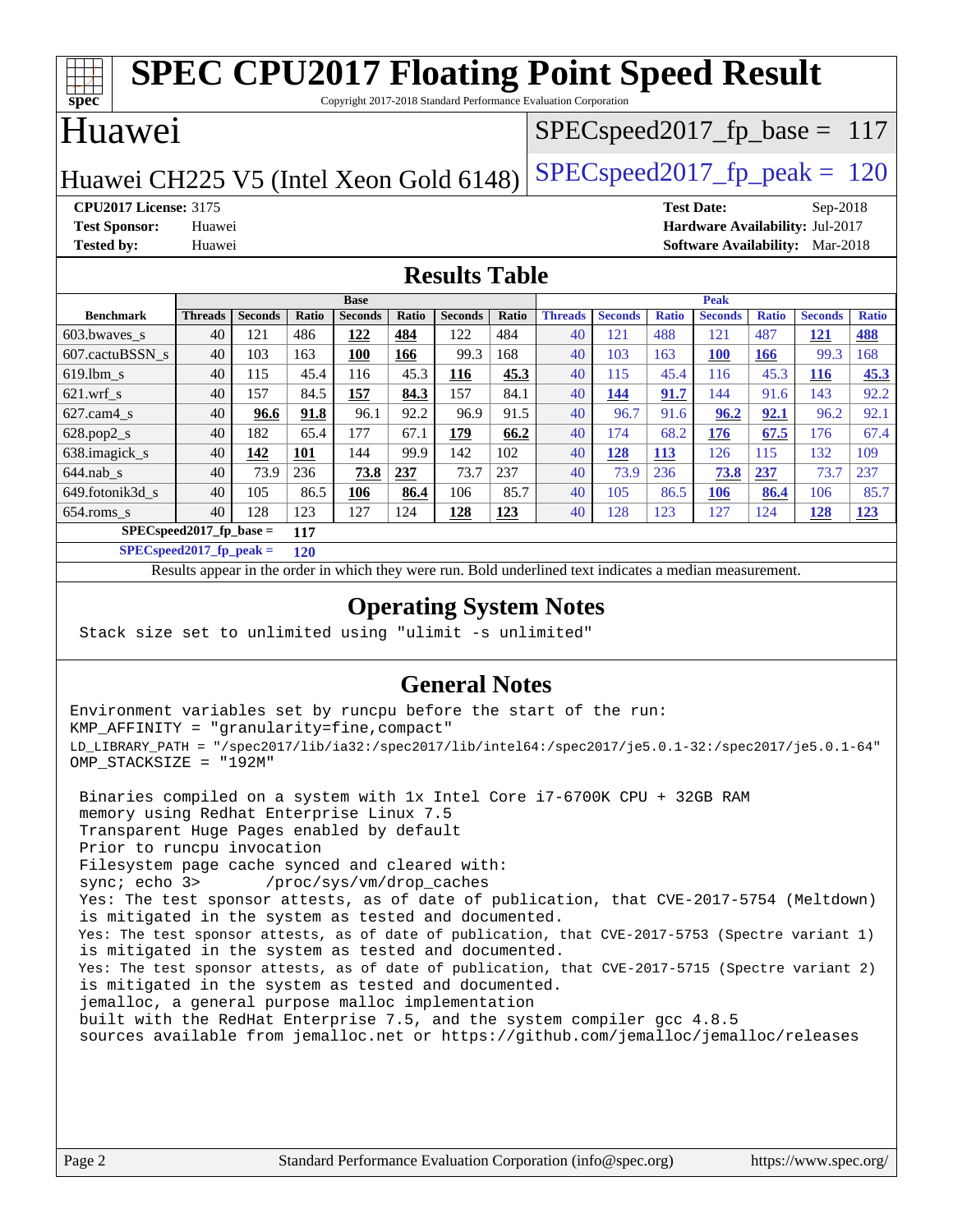### Page 3 Standard Performance Evaluation Corporation [\(info@spec.org\)](mailto:info@spec.org) <https://www.spec.org/> **[spec](http://www.spec.org/) [SPEC CPU2017 Floating Point Speed Result](http://www.spec.org/auto/cpu2017/Docs/result-fields.html#SPECCPU2017FloatingPointSpeedResult)** Copyright 2017-2018 Standard Performance Evaluation Corporation Huawei Huawei CH225 V5 (Intel Xeon Gold 6148) SPECspeed 2017 fp peak  $= 120$ SPECspeed2017 fp base =  $117$ **[CPU2017 License:](http://www.spec.org/auto/cpu2017/Docs/result-fields.html#CPU2017License)** 3175 **[Test Date:](http://www.spec.org/auto/cpu2017/Docs/result-fields.html#TestDate)** Sep-2018 **[Test Sponsor:](http://www.spec.org/auto/cpu2017/Docs/result-fields.html#TestSponsor)** Huawei **[Hardware Availability:](http://www.spec.org/auto/cpu2017/Docs/result-fields.html#HardwareAvailability)** Jul-2017 **[Tested by:](http://www.spec.org/auto/cpu2017/Docs/result-fields.html#Testedby)** Huawei **[Software Availability:](http://www.spec.org/auto/cpu2017/Docs/result-fields.html#SoftwareAvailability)** Mar-2018 **[Platform Notes](http://www.spec.org/auto/cpu2017/Docs/result-fields.html#PlatformNotes)** BIOS configuration: Power Policy Set to Load Balance Hyper-Threading Set to Disable XPT Prefetch Set to Enabled Sysinfo program /spec2017/bin/sysinfo Rev: r5797 of 2017-06-14 96c45e4568ad54c135fd618bcc091c0f running on localhost.localdomain Thu Sep 27 06:36:39 2018 SUT (System Under Test) info as seen by some common utilities. For more information on this section, see <https://www.spec.org/cpu2017/Docs/config.html#sysinfo> From /proc/cpuinfo model name : Intel(R) Xeon(R) Gold 6148 CPU @ 2.40GHz 2 "physical id"s (chips) 40 "processors" cores, siblings (Caution: counting these is hw and system dependent. The following excerpts from /proc/cpuinfo might not be reliable. Use with caution.) cpu cores : 20 siblings : 20 physical 0: cores 0 1 2 3 4 8 9 10 11 12 16 17 18 19 20 24 25 26 27 28 physical 1: cores 0 1 2 3 4 8 9 10 11 12 16 17 18 19 20 24 25 26 27 28 From lscpu: Architecture: x86\_64 CPU op-mode(s): 32-bit, 64-bit Byte Order: Little Endian  $CPU(s):$  40 On-line CPU(s) list: 0-39 Thread(s) per core: 1 Core(s) per socket: 20 Socket(s): 2 NUMA node(s): 2 Vendor ID: GenuineIntel CPU family: 6 Model: 85 Model name:  $Intel(R)$  Xeon(R) Gold 6148 CPU @ 2.40GHz Stepping: 4 CPU MHz: 2401.000 CPU max MHz: 2401.0000 CPU min MHz: 1000.0000 BogoMIPS: 4800.00 Virtualization: VT-x L1d cache: 32K<br>
L1i cache: 32K  $L1i$  cache: L2 cache: 1024K L3 cache: 28160K **(Continued on next page)**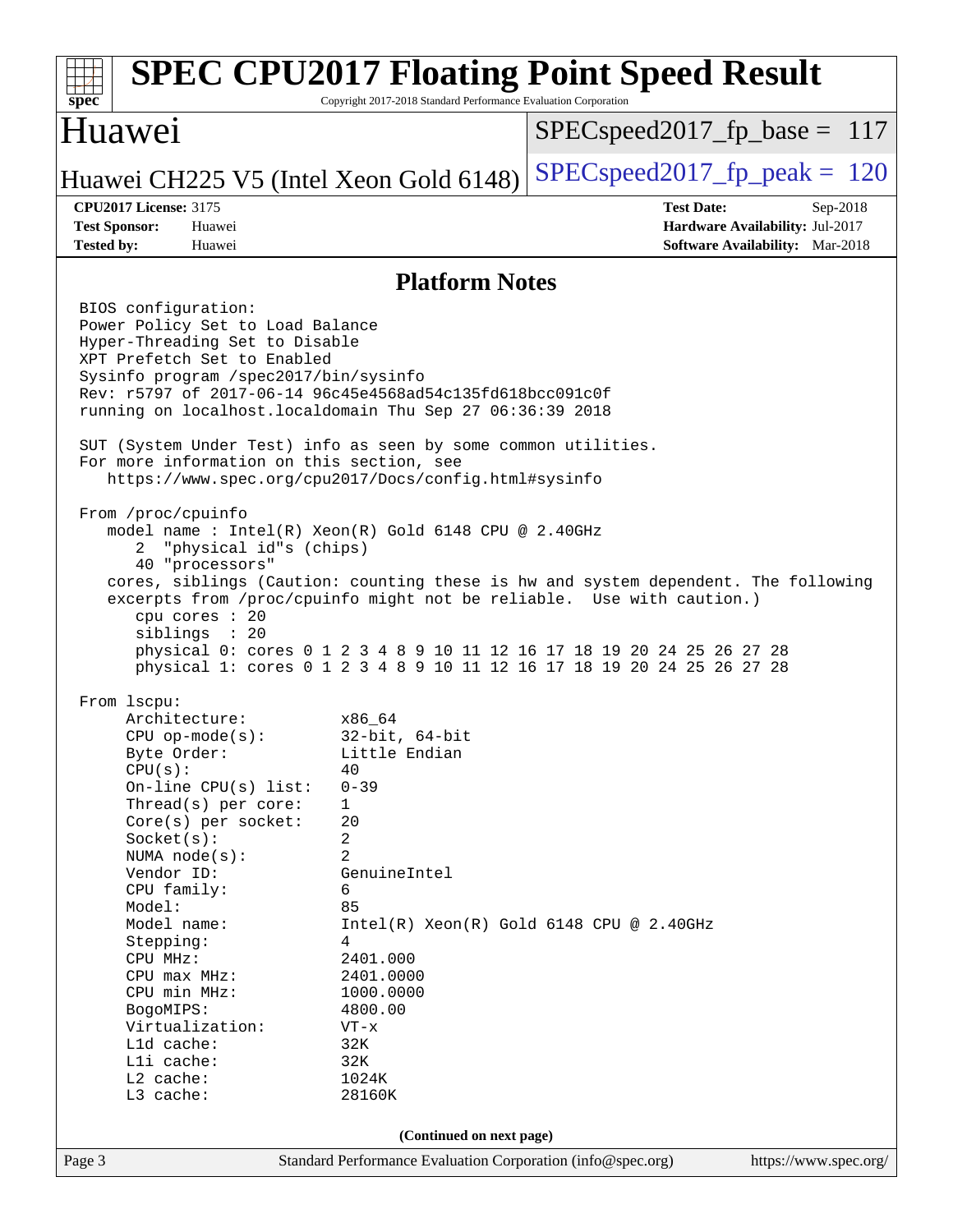| <b>SPEC CPU2017 Floating Point Speed Result</b><br>Copyright 2017-2018 Standard Performance Evaluation Corporation<br>spec <sup>®</sup>                                                                                                                                                                                                                                                                                                                                                                                                                                                                                                                                                                                                                                                                                                                                                                       |                                                                                                              |  |
|---------------------------------------------------------------------------------------------------------------------------------------------------------------------------------------------------------------------------------------------------------------------------------------------------------------------------------------------------------------------------------------------------------------------------------------------------------------------------------------------------------------------------------------------------------------------------------------------------------------------------------------------------------------------------------------------------------------------------------------------------------------------------------------------------------------------------------------------------------------------------------------------------------------|--------------------------------------------------------------------------------------------------------------|--|
| Huawei                                                                                                                                                                                                                                                                                                                                                                                                                                                                                                                                                                                                                                                                                                                                                                                                                                                                                                        | $SPEC speed2017_f p\_base = 117$                                                                             |  |
| Huawei CH225 V5 (Intel Xeon Gold 6148)                                                                                                                                                                                                                                                                                                                                                                                                                                                                                                                                                                                                                                                                                                                                                                                                                                                                        | $SPEC speed2017_fp\_peak = 120$                                                                              |  |
| <b>CPU2017 License: 3175</b><br><b>Test Sponsor:</b><br>Huawei<br><b>Tested by:</b><br>Huawei                                                                                                                                                                                                                                                                                                                                                                                                                                                                                                                                                                                                                                                                                                                                                                                                                 | <b>Test Date:</b><br>$Sep-2018$<br>Hardware Availability: Jul-2017<br><b>Software Availability:</b> Mar-2018 |  |
| <b>Platform Notes (Continued)</b>                                                                                                                                                                                                                                                                                                                                                                                                                                                                                                                                                                                                                                                                                                                                                                                                                                                                             |                                                                                                              |  |
| $0 - 19$<br>NUMA $node0$ $CPU(s)$ :<br>$20 - 39$<br>NUMA nodel CPU(s):<br>Flagg:<br>pat pse36 clflush dts acpi mmx fxsr sse sse2 ss ht tm pbe syscall nx pdpe1gb rdtscp<br>lm constant_tsc art arch_perfmon pebs bts rep_good nopl xtopology nonstop_tsc<br>aperfmperf eagerfpu pni pclmulqdq dtes64 ds_cpl vmx smx est tm2 ssse3 fma cx16 xtpr<br>pdcm pcid dca sse4_1 sse4_2 x2apic movbe popcnt tsc_deadline_timer aes xsave avx<br>f16c rdrand lahf_lm abm 3dnowprefetch epb cat_13 cdp_13 invpcid_single intel_pt<br>spec_ctrl ibpb_support tpr_shadow vnmi flexpriority ept vpid fsgsbase tsc_adjust<br>bmil hle avx2 smep bmi2 erms invpcid rtm cqm mpx rdt_a avx512f avx512dq rdseed adx<br>smap clflushopt clwb avx512cd avx512bw avx512vl xsaveopt xsavec xgetbvl cqm_llc<br>cqm_occup_llc cqm_mbm_total cqm_mbm_local dtherm ida arat pln pts<br>/proc/cpuinfo cache data<br>cache size : 28160 KB | fpu vme de pse tsc msr pae mce cx8 apic sep mtrr pge mca cmov                                                |  |
| From numactl --hardware WARNING: a numactl 'node' might or might not correspond to a<br>physical chip.<br>$available: 2 nodes (0-1)$<br>node 0 cpus: 0 1 2 3 4 5 6 7 8 9 10 11 12 13 14 15 16 17 18 19<br>node 0 size: 391349 MB<br>node 0 free: 378784 MB<br>node 1 cpus: 20 21 22 23 24 25 26 27 28 29 30 31 32 33 34 35 36 37 38 39<br>node 1 size: 393216 MB<br>node 1 free: 377808 MB<br>node distances:<br>node 0 1<br>0:<br>10<br>21<br>1: 21 10                                                                                                                                                                                                                                                                                                                                                                                                                                                       |                                                                                                              |  |
| From /proc/meminfo<br>MemTotal:<br>790510872 kB<br>HugePages_Total:<br>0<br>Hugepagesize: 2048 kB                                                                                                                                                                                                                                                                                                                                                                                                                                                                                                                                                                                                                                                                                                                                                                                                             |                                                                                                              |  |
| From /etc/*release* /etc/*version*<br>os-release:<br>NAME="Red Hat Enterprise Linux Server"<br>VERSION="7.4 (Maipo)"<br>ID="rhel"<br>ID_LIKE="fedora"<br>VARIANT="Server"<br>VARIANT_ID="server"<br>VERSION_ID="7.4"<br>PRETTY_NAME="Red Hat Enterprise Linux Server 7.4 (Maipo)"<br>redhat-release: Red Hat Enterprise Linux Server release 7.4 (Maipo)<br>system-release: Red Hat Enterprise Linux Server release 7.4 (Maipo)                                                                                                                                                                                                                                                                                                                                                                                                                                                                               |                                                                                                              |  |
| (Continued on next page)                                                                                                                                                                                                                                                                                                                                                                                                                                                                                                                                                                                                                                                                                                                                                                                                                                                                                      |                                                                                                              |  |
| Standard Performance Evaluation Corporation (info@spec.org)<br>Page 4                                                                                                                                                                                                                                                                                                                                                                                                                                                                                                                                                                                                                                                                                                                                                                                                                                         | https://www.spec.org/                                                                                        |  |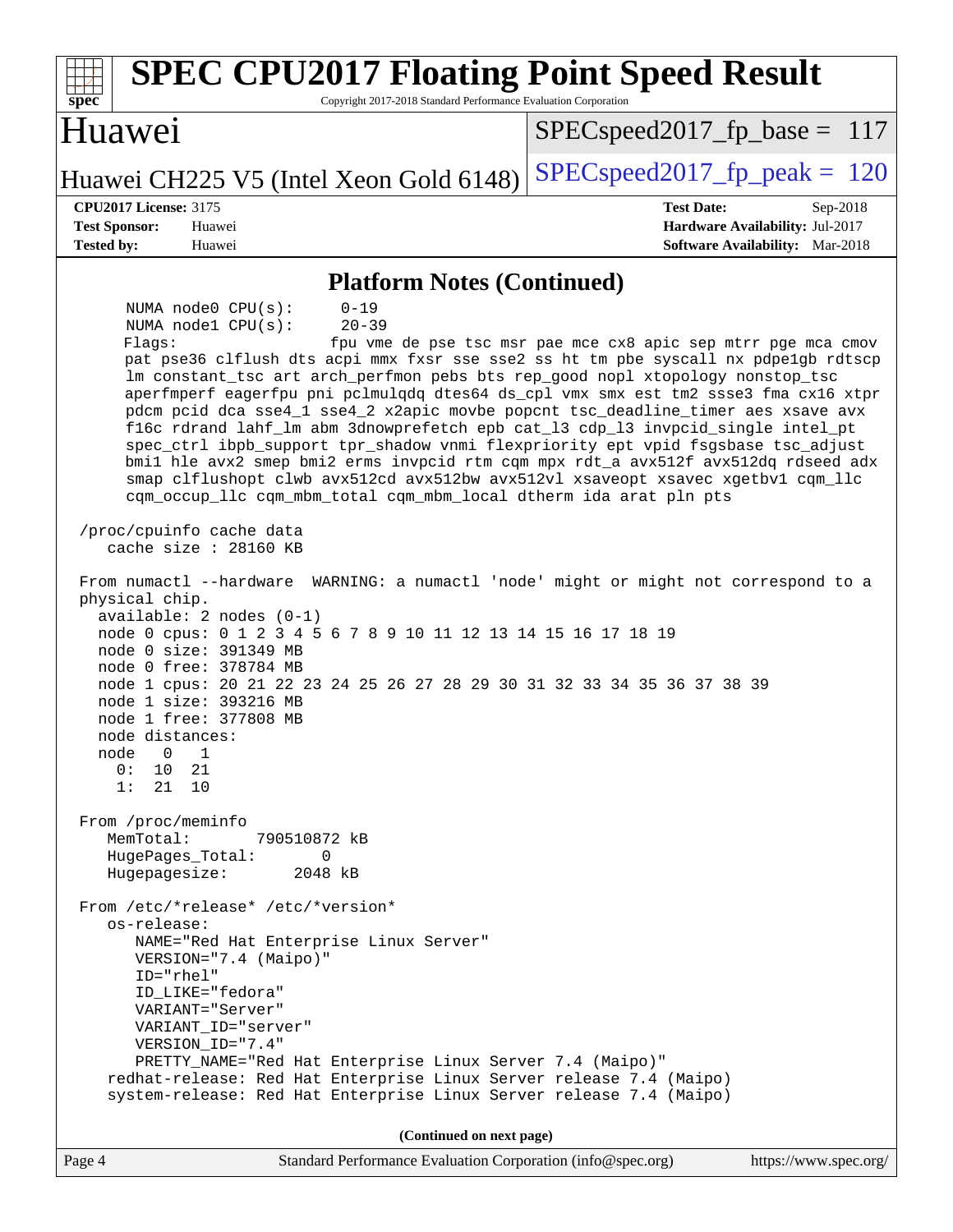### Page 5 Standard Performance Evaluation Corporation [\(info@spec.org\)](mailto:info@spec.org) <https://www.spec.org/> **[spec](http://www.spec.org/) [SPEC CPU2017 Floating Point Speed Result](http://www.spec.org/auto/cpu2017/Docs/result-fields.html#SPECCPU2017FloatingPointSpeedResult)** Copyright 2017-2018 Standard Performance Evaluation Corporation Huawei Huawei CH225 V5 (Intel Xeon Gold 6148) SPECspeed 2017 fp peak  $= 120$ SPECspeed2017 fp base =  $117$ **[CPU2017 License:](http://www.spec.org/auto/cpu2017/Docs/result-fields.html#CPU2017License)** 3175 **[Test Date:](http://www.spec.org/auto/cpu2017/Docs/result-fields.html#TestDate)** Sep-2018 **[Test Sponsor:](http://www.spec.org/auto/cpu2017/Docs/result-fields.html#TestSponsor)** Huawei **[Hardware Availability:](http://www.spec.org/auto/cpu2017/Docs/result-fields.html#HardwareAvailability)** Jul-2017 **[Tested by:](http://www.spec.org/auto/cpu2017/Docs/result-fields.html#Testedby)** Huawei **[Software Availability:](http://www.spec.org/auto/cpu2017/Docs/result-fields.html#SoftwareAvailability)** Mar-2018 **[Platform Notes \(Continued\)](http://www.spec.org/auto/cpu2017/Docs/result-fields.html#PlatformNotes)** system-release-cpe: cpe:/o:redhat:enterprise\_linux:7.4:ga:server uname -a: Linux localhost.localdomain 3.10.0-693.11.6.el7.x86\_64 #1 SMP Thu Dec 28 14:23:39 EST 2017 x86\_64 x86\_64 x86\_64 GNU/Linux run-level 3 Sep 27 01:39 SPEC is set to: /spec2017 Filesystem Type Size Used Avail Use% Mounted on /dev/sda2 xfs 720G 130G 591G 18% / Additional information from dmidecode follows. WARNING: Use caution when you interpret this section. The 'dmidecode' program reads system data which is "intended to allow hardware to be accurately determined", but the intent may not be met, as there are frequent changes to hardware, firmware, and the "DMTF SMBIOS" standard. BIOS INSYDE Corp. 0.80 06/27/2018 Memory: 24x Samsung M393A4K40BB2-CTD 32 GB 2 rank 2666 (End of data from sysinfo program) **[Compiler Version Notes](http://www.spec.org/auto/cpu2017/Docs/result-fields.html#CompilerVersionNotes)** ============================================================================== CC 619.lbm\_s(base) 638.imagick\_s(base, peak) 644.nab\_s(base, peak) ----------------------------------------------------------------------------- icc (ICC) 18.0.2 20180210 Copyright (C) 1985-2018 Intel Corporation. All rights reserved. ------------------------------------------------------------------------------ ============================================================================== CC 619.lbm\_s(peak) ----------------------------------------------------------------------------- icc (ICC) 18.0.2 20180210 Copyright (C) 1985-2018 Intel Corporation. All rights reserved. ------------------------------------------------------------------------------ ============================================================================== FC 607.cactuBSSN s(base, peak) ----------------------------------------------------------------------------- icpc (ICC) 18.0.2 20180210 Copyright (C) 1985-2018 Intel Corporation. All rights reserved. icc (ICC) 18.0.2 20180210 Copyright (C) 1985-2018 Intel Corporation. All rights reserved. ifort (IFORT) 18.0.2 20180210 **(Continued on next page)**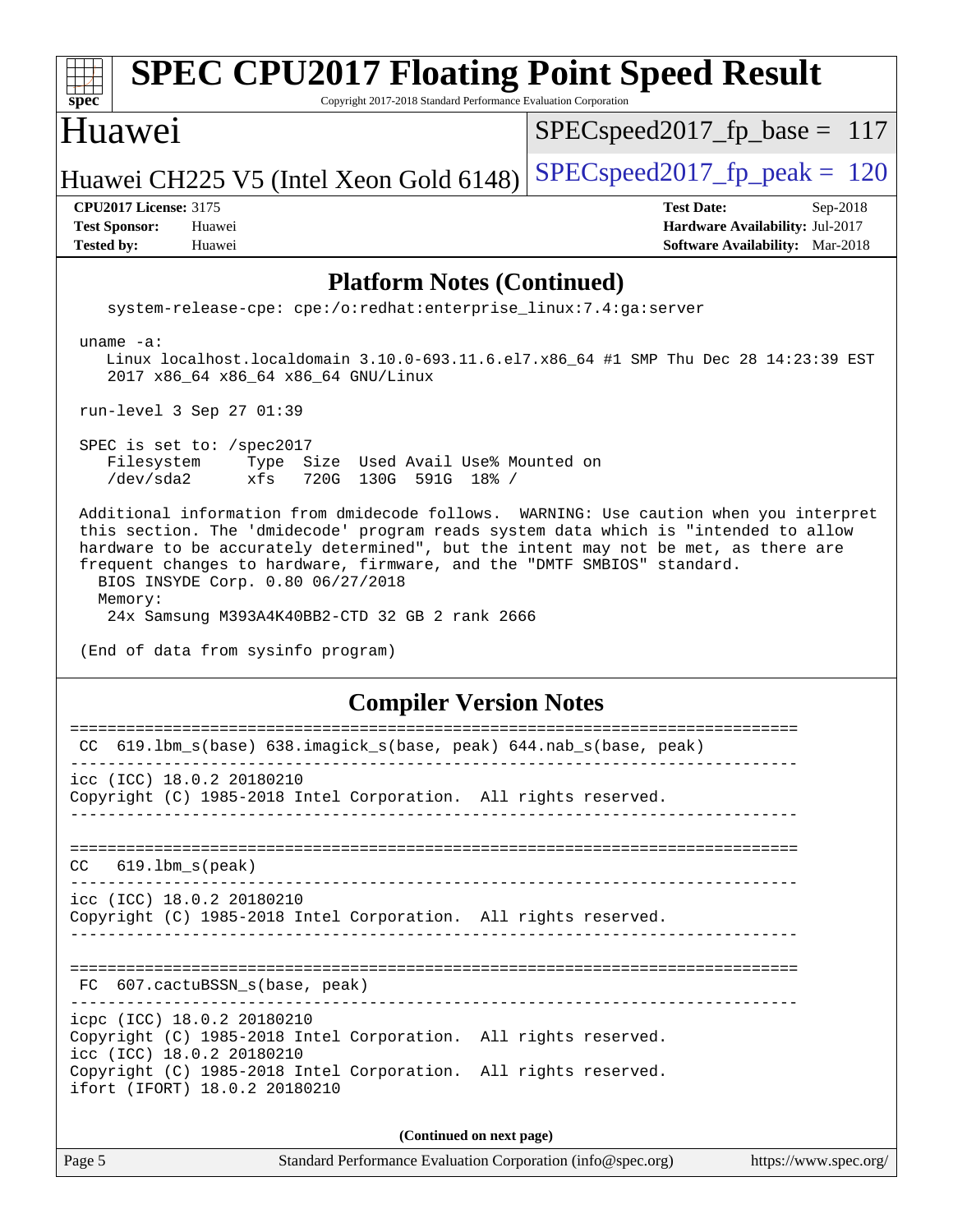| <b>SPEC CPU2017 Floating Point Speed Result</b><br>$spec^*$<br>Copyright 2017-2018 Standard Performance Evaluation Corporation |                                                                                                            |  |
|--------------------------------------------------------------------------------------------------------------------------------|------------------------------------------------------------------------------------------------------------|--|
| Huawei                                                                                                                         | $SPEC speed2017$ fp base = 117                                                                             |  |
| Huawei CH225 V5 (Intel Xeon Gold 6148)                                                                                         | $SPEC speed2017_fp\_peak = 120$                                                                            |  |
| <b>CPU2017 License: 3175</b><br><b>Test Sponsor:</b><br>Huawei<br><b>Tested by:</b><br>Huawei                                  | <b>Test Date:</b><br>Sep-2018<br>Hardware Availability: Jul-2017<br><b>Software Availability:</b> Mar-2018 |  |
| <b>Compiler Version Notes (Continued)</b>                                                                                      |                                                                                                            |  |
| Copyright (C) 1985-2018 Intel Corporation. All rights reserved.                                                                |                                                                                                            |  |
| ==========================<br>603.bwaves_s(base) 649.fotonik3d_s(base) 654.roms_s(base, peak)<br>FC.                           |                                                                                                            |  |
| ifort (IFORT) 18.0.2 20180210<br>Copyright (C) 1985-2018 Intel Corporation. All rights reserved.                               |                                                                                                            |  |
| 603.bwaves_s(peak) 649.fotonik3d_s(peak)<br>FC.                                                                                |                                                                                                            |  |
| ifort (IFORT) 18.0.2 20180210<br>Copyright (C) 1985-2018 Intel Corporation. All rights reserved.                               |                                                                                                            |  |
| $CC$ 621.wrf_s(base) 627.cam4_s(base, peak) 628.pop2_s(base)                                                                   |                                                                                                            |  |
| ifort (IFORT) 18.0.2 20180210<br>Copyright (C) 1985-2018 Intel Corporation. All rights reserved.<br>icc (ICC) 18.0.2 20180210  |                                                                                                            |  |
| Copyright (C) 1985-2018 Intel Corporation. All rights reserved.                                                                |                                                                                                            |  |
| 621.wrf_s(peak) 628.pop2_s(peak)<br>CC.                                                                                        |                                                                                                            |  |
| ifort (IFORT) 18.0.2 20180210<br>Copyright (C) 1985-2018 Intel Corporation. All rights reserved.<br>icc (ICC) 18.0.2 20180210  |                                                                                                            |  |
| Copyright (C) 1985-2018 Intel Corporation. All rights reserved.                                                                |                                                                                                            |  |
|                                                                                                                                |                                                                                                            |  |

# **[Base Compiler Invocation](http://www.spec.org/auto/cpu2017/Docs/result-fields.html#BaseCompilerInvocation)**

[C benchmarks](http://www.spec.org/auto/cpu2017/Docs/result-fields.html#Cbenchmarks): [icc -m64 -std=c11](http://www.spec.org/cpu2017/results/res2018q4/cpu2017-20181007-09082.flags.html#user_CCbase_intel_icc_64bit_c11_33ee0cdaae7deeeab2a9725423ba97205ce30f63b9926c2519791662299b76a0318f32ddfffdc46587804de3178b4f9328c46fa7c2b0cd779d7a61945c91cd35)

[Fortran benchmarks](http://www.spec.org/auto/cpu2017/Docs/result-fields.html#Fortranbenchmarks): [ifort -m64](http://www.spec.org/cpu2017/results/res2018q4/cpu2017-20181007-09082.flags.html#user_FCbase_intel_ifort_64bit_24f2bb282fbaeffd6157abe4f878425411749daecae9a33200eee2bee2fe76f3b89351d69a8130dd5949958ce389cf37ff59a95e7a40d588e8d3a57e0c3fd751)

[Benchmarks using both Fortran and C](http://www.spec.org/auto/cpu2017/Docs/result-fields.html#BenchmarksusingbothFortranandC): [ifort -m64](http://www.spec.org/cpu2017/results/res2018q4/cpu2017-20181007-09082.flags.html#user_CC_FCbase_intel_ifort_64bit_24f2bb282fbaeffd6157abe4f878425411749daecae9a33200eee2bee2fe76f3b89351d69a8130dd5949958ce389cf37ff59a95e7a40d588e8d3a57e0c3fd751) [icc -m64 -std=c11](http://www.spec.org/cpu2017/results/res2018q4/cpu2017-20181007-09082.flags.html#user_CC_FCbase_intel_icc_64bit_c11_33ee0cdaae7deeeab2a9725423ba97205ce30f63b9926c2519791662299b76a0318f32ddfffdc46587804de3178b4f9328c46fa7c2b0cd779d7a61945c91cd35)

**(Continued on next page)**

Page 6 Standard Performance Evaluation Corporation [\(info@spec.org\)](mailto:info@spec.org) <https://www.spec.org/>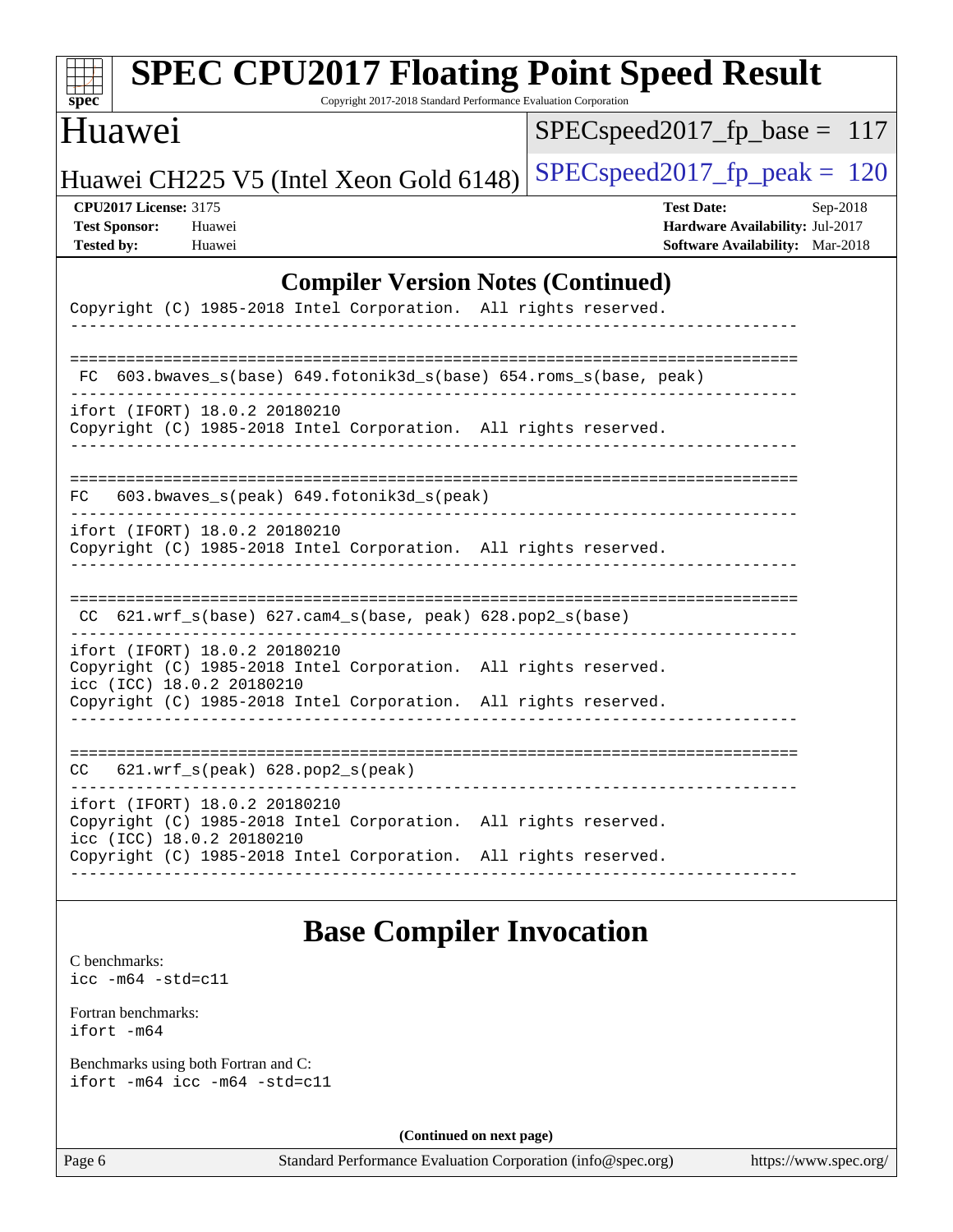

# **[SPEC CPU2017 Floating Point Speed Result](http://www.spec.org/auto/cpu2017/Docs/result-fields.html#SPECCPU2017FloatingPointSpeedResult)**

Copyright 2017-2018 Standard Performance Evaluation Corporation

### Huawei

SPECspeed2017 fp base =  $117$ 

Huawei CH225 V5 (Intel Xeon Gold 6148) SPECspeed 2017 fp peak  $= 120$ 

**[CPU2017 License:](http://www.spec.org/auto/cpu2017/Docs/result-fields.html#CPU2017License)** 3175 **[Test Date:](http://www.spec.org/auto/cpu2017/Docs/result-fields.html#TestDate)** Sep-2018 **[Test Sponsor:](http://www.spec.org/auto/cpu2017/Docs/result-fields.html#TestSponsor)** Huawei **[Hardware Availability:](http://www.spec.org/auto/cpu2017/Docs/result-fields.html#HardwareAvailability)** Jul-2017 **[Tested by:](http://www.spec.org/auto/cpu2017/Docs/result-fields.html#Testedby)** Huawei **[Software Availability:](http://www.spec.org/auto/cpu2017/Docs/result-fields.html#SoftwareAvailability)** Mar-2018

## **[Base Compiler Invocation \(Continued\)](http://www.spec.org/auto/cpu2017/Docs/result-fields.html#BaseCompilerInvocation)**

[Benchmarks using Fortran, C, and C++:](http://www.spec.org/auto/cpu2017/Docs/result-fields.html#BenchmarksusingFortranCandCXX) [icpc -m64](http://www.spec.org/cpu2017/results/res2018q4/cpu2017-20181007-09082.flags.html#user_CC_CXX_FCbase_intel_icpc_64bit_4ecb2543ae3f1412ef961e0650ca070fec7b7afdcd6ed48761b84423119d1bf6bdf5cad15b44d48e7256388bc77273b966e5eb805aefd121eb22e9299b2ec9d9) [icc -m64 -std=c11](http://www.spec.org/cpu2017/results/res2018q4/cpu2017-20181007-09082.flags.html#user_CC_CXX_FCbase_intel_icc_64bit_c11_33ee0cdaae7deeeab2a9725423ba97205ce30f63b9926c2519791662299b76a0318f32ddfffdc46587804de3178b4f9328c46fa7c2b0cd779d7a61945c91cd35) [ifort -m64](http://www.spec.org/cpu2017/results/res2018q4/cpu2017-20181007-09082.flags.html#user_CC_CXX_FCbase_intel_ifort_64bit_24f2bb282fbaeffd6157abe4f878425411749daecae9a33200eee2bee2fe76f3b89351d69a8130dd5949958ce389cf37ff59a95e7a40d588e8d3a57e0c3fd751)

### **[Base Portability Flags](http://www.spec.org/auto/cpu2017/Docs/result-fields.html#BasePortabilityFlags)**

 603.bwaves\_s: [-DSPEC\\_LP64](http://www.spec.org/cpu2017/results/res2018q4/cpu2017-20181007-09082.flags.html#suite_basePORTABILITY603_bwaves_s_DSPEC_LP64) 607.cactuBSSN\_s: [-DSPEC\\_LP64](http://www.spec.org/cpu2017/results/res2018q4/cpu2017-20181007-09082.flags.html#suite_basePORTABILITY607_cactuBSSN_s_DSPEC_LP64) 619.lbm\_s: [-DSPEC\\_LP64](http://www.spec.org/cpu2017/results/res2018q4/cpu2017-20181007-09082.flags.html#suite_basePORTABILITY619_lbm_s_DSPEC_LP64) 621.wrf\_s: [-DSPEC\\_LP64](http://www.spec.org/cpu2017/results/res2018q4/cpu2017-20181007-09082.flags.html#suite_basePORTABILITY621_wrf_s_DSPEC_LP64) [-DSPEC\\_CASE\\_FLAG](http://www.spec.org/cpu2017/results/res2018q4/cpu2017-20181007-09082.flags.html#b621.wrf_s_baseCPORTABILITY_DSPEC_CASE_FLAG) [-convert big\\_endian](http://www.spec.org/cpu2017/results/res2018q4/cpu2017-20181007-09082.flags.html#user_baseFPORTABILITY621_wrf_s_convert_big_endian_c3194028bc08c63ac5d04de18c48ce6d347e4e562e8892b8bdbdc0214820426deb8554edfa529a3fb25a586e65a3d812c835984020483e7e73212c4d31a38223) 627.cam4\_s: [-DSPEC\\_LP64](http://www.spec.org/cpu2017/results/res2018q4/cpu2017-20181007-09082.flags.html#suite_basePORTABILITY627_cam4_s_DSPEC_LP64) [-DSPEC\\_CASE\\_FLAG](http://www.spec.org/cpu2017/results/res2018q4/cpu2017-20181007-09082.flags.html#b627.cam4_s_baseCPORTABILITY_DSPEC_CASE_FLAG) 628.pop2\_s: [-DSPEC\\_LP64](http://www.spec.org/cpu2017/results/res2018q4/cpu2017-20181007-09082.flags.html#suite_basePORTABILITY628_pop2_s_DSPEC_LP64) [-DSPEC\\_CASE\\_FLAG](http://www.spec.org/cpu2017/results/res2018q4/cpu2017-20181007-09082.flags.html#b628.pop2_s_baseCPORTABILITY_DSPEC_CASE_FLAG) [-convert big\\_endian](http://www.spec.org/cpu2017/results/res2018q4/cpu2017-20181007-09082.flags.html#user_baseFPORTABILITY628_pop2_s_convert_big_endian_c3194028bc08c63ac5d04de18c48ce6d347e4e562e8892b8bdbdc0214820426deb8554edfa529a3fb25a586e65a3d812c835984020483e7e73212c4d31a38223) [-assume byterecl](http://www.spec.org/cpu2017/results/res2018q4/cpu2017-20181007-09082.flags.html#user_baseFPORTABILITY628_pop2_s_assume_byterecl_7e47d18b9513cf18525430bbf0f2177aa9bf368bc7a059c09b2c06a34b53bd3447c950d3f8d6c70e3faf3a05c8557d66a5798b567902e8849adc142926523472) 638.imagick\_s: [-DSPEC\\_LP64](http://www.spec.org/cpu2017/results/res2018q4/cpu2017-20181007-09082.flags.html#suite_basePORTABILITY638_imagick_s_DSPEC_LP64) 644.nab\_s: [-DSPEC\\_LP64](http://www.spec.org/cpu2017/results/res2018q4/cpu2017-20181007-09082.flags.html#suite_basePORTABILITY644_nab_s_DSPEC_LP64) 649.fotonik3d\_s: [-DSPEC\\_LP64](http://www.spec.org/cpu2017/results/res2018q4/cpu2017-20181007-09082.flags.html#suite_basePORTABILITY649_fotonik3d_s_DSPEC_LP64) 654.roms\_s: [-DSPEC\\_LP64](http://www.spec.org/cpu2017/results/res2018q4/cpu2017-20181007-09082.flags.html#suite_basePORTABILITY654_roms_s_DSPEC_LP64)

### **[Base Optimization Flags](http://www.spec.org/auto/cpu2017/Docs/result-fields.html#BaseOptimizationFlags)**

#### [C benchmarks](http://www.spec.org/auto/cpu2017/Docs/result-fields.html#Cbenchmarks):

[-Wl,-z,muldefs](http://www.spec.org/cpu2017/results/res2018q4/cpu2017-20181007-09082.flags.html#user_CCbase_link_force_multiple1_b4cbdb97b34bdee9ceefcfe54f4c8ea74255f0b02a4b23e853cdb0e18eb4525ac79b5a88067c842dd0ee6996c24547a27a4b99331201badda8798ef8a743f577) [-xCORE-AVX2](http://www.spec.org/cpu2017/results/res2018q4/cpu2017-20181007-09082.flags.html#user_CCbase_f-xCORE-AVX2) [-ipo](http://www.spec.org/cpu2017/results/res2018q4/cpu2017-20181007-09082.flags.html#user_CCbase_f-ipo) [-O3](http://www.spec.org/cpu2017/results/res2018q4/cpu2017-20181007-09082.flags.html#user_CCbase_f-O3) [-no-prec-div](http://www.spec.org/cpu2017/results/res2018q4/cpu2017-20181007-09082.flags.html#user_CCbase_f-no-prec-div) [-qopt-prefetch](http://www.spec.org/cpu2017/results/res2018q4/cpu2017-20181007-09082.flags.html#user_CCbase_f-qopt-prefetch) [-ffinite-math-only](http://www.spec.org/cpu2017/results/res2018q4/cpu2017-20181007-09082.flags.html#user_CCbase_f_finite_math_only_cb91587bd2077682c4b38af759c288ed7c732db004271a9512da14a4f8007909a5f1427ecbf1a0fb78ff2a814402c6114ac565ca162485bbcae155b5e4258871) [-qopt-mem-layout-trans=3](http://www.spec.org/cpu2017/results/res2018q4/cpu2017-20181007-09082.flags.html#user_CCbase_f-qopt-mem-layout-trans_de80db37974c74b1f0e20d883f0b675c88c3b01e9d123adea9b28688d64333345fb62bc4a798493513fdb68f60282f9a726aa07f478b2f7113531aecce732043) [-qopenmp](http://www.spec.org/cpu2017/results/res2018q4/cpu2017-20181007-09082.flags.html#user_CCbase_qopenmp_16be0c44f24f464004c6784a7acb94aca937f053568ce72f94b139a11c7c168634a55f6653758ddd83bcf7b8463e8028bb0b48b77bcddc6b78d5d95bb1df2967) [-DSPEC\\_OPENMP](http://www.spec.org/cpu2017/results/res2018q4/cpu2017-20181007-09082.flags.html#suite_CCbase_DSPEC_OPENMP) [-L/usr/local/je5.0.1-64/lib](http://www.spec.org/cpu2017/results/res2018q4/cpu2017-20181007-09082.flags.html#user_CCbase_jemalloc_link_path64_4b10a636b7bce113509b17f3bd0d6226c5fb2346b9178c2d0232c14f04ab830f976640479e5c33dc2bcbbdad86ecfb6634cbbd4418746f06f368b512fced5394) [-ljemalloc](http://www.spec.org/cpu2017/results/res2018q4/cpu2017-20181007-09082.flags.html#user_CCbase_jemalloc_link_lib_d1249b907c500fa1c0672f44f562e3d0f79738ae9e3c4a9c376d49f265a04b9c99b167ecedbf6711b3085be911c67ff61f150a17b3472be731631ba4d0471706)

#### [Fortran benchmarks](http://www.spec.org/auto/cpu2017/Docs/result-fields.html#Fortranbenchmarks):

[-Wl,-z,muldefs](http://www.spec.org/cpu2017/results/res2018q4/cpu2017-20181007-09082.flags.html#user_FCbase_link_force_multiple1_b4cbdb97b34bdee9ceefcfe54f4c8ea74255f0b02a4b23e853cdb0e18eb4525ac79b5a88067c842dd0ee6996c24547a27a4b99331201badda8798ef8a743f577) [-DSPEC\\_OPENMP](http://www.spec.org/cpu2017/results/res2018q4/cpu2017-20181007-09082.flags.html#suite_FCbase_DSPEC_OPENMP) [-xCORE-AVX2](http://www.spec.org/cpu2017/results/res2018q4/cpu2017-20181007-09082.flags.html#user_FCbase_f-xCORE-AVX2) [-ipo](http://www.spec.org/cpu2017/results/res2018q4/cpu2017-20181007-09082.flags.html#user_FCbase_f-ipo) [-O3](http://www.spec.org/cpu2017/results/res2018q4/cpu2017-20181007-09082.flags.html#user_FCbase_f-O3) [-no-prec-div](http://www.spec.org/cpu2017/results/res2018q4/cpu2017-20181007-09082.flags.html#user_FCbase_f-no-prec-div) [-qopt-prefetch](http://www.spec.org/cpu2017/results/res2018q4/cpu2017-20181007-09082.flags.html#user_FCbase_f-qopt-prefetch) [-ffinite-math-only](http://www.spec.org/cpu2017/results/res2018q4/cpu2017-20181007-09082.flags.html#user_FCbase_f_finite_math_only_cb91587bd2077682c4b38af759c288ed7c732db004271a9512da14a4f8007909a5f1427ecbf1a0fb78ff2a814402c6114ac565ca162485bbcae155b5e4258871) [-qopt-mem-layout-trans=3](http://www.spec.org/cpu2017/results/res2018q4/cpu2017-20181007-09082.flags.html#user_FCbase_f-qopt-mem-layout-trans_de80db37974c74b1f0e20d883f0b675c88c3b01e9d123adea9b28688d64333345fb62bc4a798493513fdb68f60282f9a726aa07f478b2f7113531aecce732043) [-qopenmp](http://www.spec.org/cpu2017/results/res2018q4/cpu2017-20181007-09082.flags.html#user_FCbase_qopenmp_16be0c44f24f464004c6784a7acb94aca937f053568ce72f94b139a11c7c168634a55f6653758ddd83bcf7b8463e8028bb0b48b77bcddc6b78d5d95bb1df2967) [-nostandard-realloc-lhs](http://www.spec.org/cpu2017/results/res2018q4/cpu2017-20181007-09082.flags.html#user_FCbase_f_2003_std_realloc_82b4557e90729c0f113870c07e44d33d6f5a304b4f63d4c15d2d0f1fab99f5daaed73bdb9275d9ae411527f28b936061aa8b9c8f2d63842963b95c9dd6426b8a) [-L/usr/local/je5.0.1-64/lib](http://www.spec.org/cpu2017/results/res2018q4/cpu2017-20181007-09082.flags.html#user_FCbase_jemalloc_link_path64_4b10a636b7bce113509b17f3bd0d6226c5fb2346b9178c2d0232c14f04ab830f976640479e5c33dc2bcbbdad86ecfb6634cbbd4418746f06f368b512fced5394) [-ljemalloc](http://www.spec.org/cpu2017/results/res2018q4/cpu2017-20181007-09082.flags.html#user_FCbase_jemalloc_link_lib_d1249b907c500fa1c0672f44f562e3d0f79738ae9e3c4a9c376d49f265a04b9c99b167ecedbf6711b3085be911c67ff61f150a17b3472be731631ba4d0471706)

#### [Benchmarks using both Fortran and C](http://www.spec.org/auto/cpu2017/Docs/result-fields.html#BenchmarksusingbothFortranandC):

[-Wl,-z,muldefs](http://www.spec.org/cpu2017/results/res2018q4/cpu2017-20181007-09082.flags.html#user_CC_FCbase_link_force_multiple1_b4cbdb97b34bdee9ceefcfe54f4c8ea74255f0b02a4b23e853cdb0e18eb4525ac79b5a88067c842dd0ee6996c24547a27a4b99331201badda8798ef8a743f577) [-xCORE-AVX2](http://www.spec.org/cpu2017/results/res2018q4/cpu2017-20181007-09082.flags.html#user_CC_FCbase_f-xCORE-AVX2) [-ipo](http://www.spec.org/cpu2017/results/res2018q4/cpu2017-20181007-09082.flags.html#user_CC_FCbase_f-ipo) [-O3](http://www.spec.org/cpu2017/results/res2018q4/cpu2017-20181007-09082.flags.html#user_CC_FCbase_f-O3) [-no-prec-div](http://www.spec.org/cpu2017/results/res2018q4/cpu2017-20181007-09082.flags.html#user_CC_FCbase_f-no-prec-div) [-qopt-prefetch](http://www.spec.org/cpu2017/results/res2018q4/cpu2017-20181007-09082.flags.html#user_CC_FCbase_f-qopt-prefetch) [-ffinite-math-only](http://www.spec.org/cpu2017/results/res2018q4/cpu2017-20181007-09082.flags.html#user_CC_FCbase_f_finite_math_only_cb91587bd2077682c4b38af759c288ed7c732db004271a9512da14a4f8007909a5f1427ecbf1a0fb78ff2a814402c6114ac565ca162485bbcae155b5e4258871) [-qopt-mem-layout-trans=3](http://www.spec.org/cpu2017/results/res2018q4/cpu2017-20181007-09082.flags.html#user_CC_FCbase_f-qopt-mem-layout-trans_de80db37974c74b1f0e20d883f0b675c88c3b01e9d123adea9b28688d64333345fb62bc4a798493513fdb68f60282f9a726aa07f478b2f7113531aecce732043) [-qopenmp](http://www.spec.org/cpu2017/results/res2018q4/cpu2017-20181007-09082.flags.html#user_CC_FCbase_qopenmp_16be0c44f24f464004c6784a7acb94aca937f053568ce72f94b139a11c7c168634a55f6653758ddd83bcf7b8463e8028bb0b48b77bcddc6b78d5d95bb1df2967) [-DSPEC\\_OPENMP](http://www.spec.org/cpu2017/results/res2018q4/cpu2017-20181007-09082.flags.html#suite_CC_FCbase_DSPEC_OPENMP) [-nostandard-realloc-lhs](http://www.spec.org/cpu2017/results/res2018q4/cpu2017-20181007-09082.flags.html#user_CC_FCbase_f_2003_std_realloc_82b4557e90729c0f113870c07e44d33d6f5a304b4f63d4c15d2d0f1fab99f5daaed73bdb9275d9ae411527f28b936061aa8b9c8f2d63842963b95c9dd6426b8a) [-L/usr/local/je5.0.1-64/lib](http://www.spec.org/cpu2017/results/res2018q4/cpu2017-20181007-09082.flags.html#user_CC_FCbase_jemalloc_link_path64_4b10a636b7bce113509b17f3bd0d6226c5fb2346b9178c2d0232c14f04ab830f976640479e5c33dc2bcbbdad86ecfb6634cbbd4418746f06f368b512fced5394) [-ljemalloc](http://www.spec.org/cpu2017/results/res2018q4/cpu2017-20181007-09082.flags.html#user_CC_FCbase_jemalloc_link_lib_d1249b907c500fa1c0672f44f562e3d0f79738ae9e3c4a9c376d49f265a04b9c99b167ecedbf6711b3085be911c67ff61f150a17b3472be731631ba4d0471706)

#### [Benchmarks using Fortran, C, and C++:](http://www.spec.org/auto/cpu2017/Docs/result-fields.html#BenchmarksusingFortranCandCXX)

[-Wl,-z,muldefs](http://www.spec.org/cpu2017/results/res2018q4/cpu2017-20181007-09082.flags.html#user_CC_CXX_FCbase_link_force_multiple1_b4cbdb97b34bdee9ceefcfe54f4c8ea74255f0b02a4b23e853cdb0e18eb4525ac79b5a88067c842dd0ee6996c24547a27a4b99331201badda8798ef8a743f577) [-xCORE-AVX2](http://www.spec.org/cpu2017/results/res2018q4/cpu2017-20181007-09082.flags.html#user_CC_CXX_FCbase_f-xCORE-AVX2) [-ipo](http://www.spec.org/cpu2017/results/res2018q4/cpu2017-20181007-09082.flags.html#user_CC_CXX_FCbase_f-ipo) [-O3](http://www.spec.org/cpu2017/results/res2018q4/cpu2017-20181007-09082.flags.html#user_CC_CXX_FCbase_f-O3) [-no-prec-div](http://www.spec.org/cpu2017/results/res2018q4/cpu2017-20181007-09082.flags.html#user_CC_CXX_FCbase_f-no-prec-div) [-qopt-prefetch](http://www.spec.org/cpu2017/results/res2018q4/cpu2017-20181007-09082.flags.html#user_CC_CXX_FCbase_f-qopt-prefetch) [-ffinite-math-only](http://www.spec.org/cpu2017/results/res2018q4/cpu2017-20181007-09082.flags.html#user_CC_CXX_FCbase_f_finite_math_only_cb91587bd2077682c4b38af759c288ed7c732db004271a9512da14a4f8007909a5f1427ecbf1a0fb78ff2a814402c6114ac565ca162485bbcae155b5e4258871) [-qopt-mem-layout-trans=3](http://www.spec.org/cpu2017/results/res2018q4/cpu2017-20181007-09082.flags.html#user_CC_CXX_FCbase_f-qopt-mem-layout-trans_de80db37974c74b1f0e20d883f0b675c88c3b01e9d123adea9b28688d64333345fb62bc4a798493513fdb68f60282f9a726aa07f478b2f7113531aecce732043) [-qopenmp](http://www.spec.org/cpu2017/results/res2018q4/cpu2017-20181007-09082.flags.html#user_CC_CXX_FCbase_qopenmp_16be0c44f24f464004c6784a7acb94aca937f053568ce72f94b139a11c7c168634a55f6653758ddd83bcf7b8463e8028bb0b48b77bcddc6b78d5d95bb1df2967) [-DSPEC\\_OPENMP](http://www.spec.org/cpu2017/results/res2018q4/cpu2017-20181007-09082.flags.html#suite_CC_CXX_FCbase_DSPEC_OPENMP) [-nostandard-realloc-lhs](http://www.spec.org/cpu2017/results/res2018q4/cpu2017-20181007-09082.flags.html#user_CC_CXX_FCbase_f_2003_std_realloc_82b4557e90729c0f113870c07e44d33d6f5a304b4f63d4c15d2d0f1fab99f5daaed73bdb9275d9ae411527f28b936061aa8b9c8f2d63842963b95c9dd6426b8a) [-L/usr/local/je5.0.1-64/lib](http://www.spec.org/cpu2017/results/res2018q4/cpu2017-20181007-09082.flags.html#user_CC_CXX_FCbase_jemalloc_link_path64_4b10a636b7bce113509b17f3bd0d6226c5fb2346b9178c2d0232c14f04ab830f976640479e5c33dc2bcbbdad86ecfb6634cbbd4418746f06f368b512fced5394) [-ljemalloc](http://www.spec.org/cpu2017/results/res2018q4/cpu2017-20181007-09082.flags.html#user_CC_CXX_FCbase_jemalloc_link_lib_d1249b907c500fa1c0672f44f562e3d0f79738ae9e3c4a9c376d49f265a04b9c99b167ecedbf6711b3085be911c67ff61f150a17b3472be731631ba4d0471706)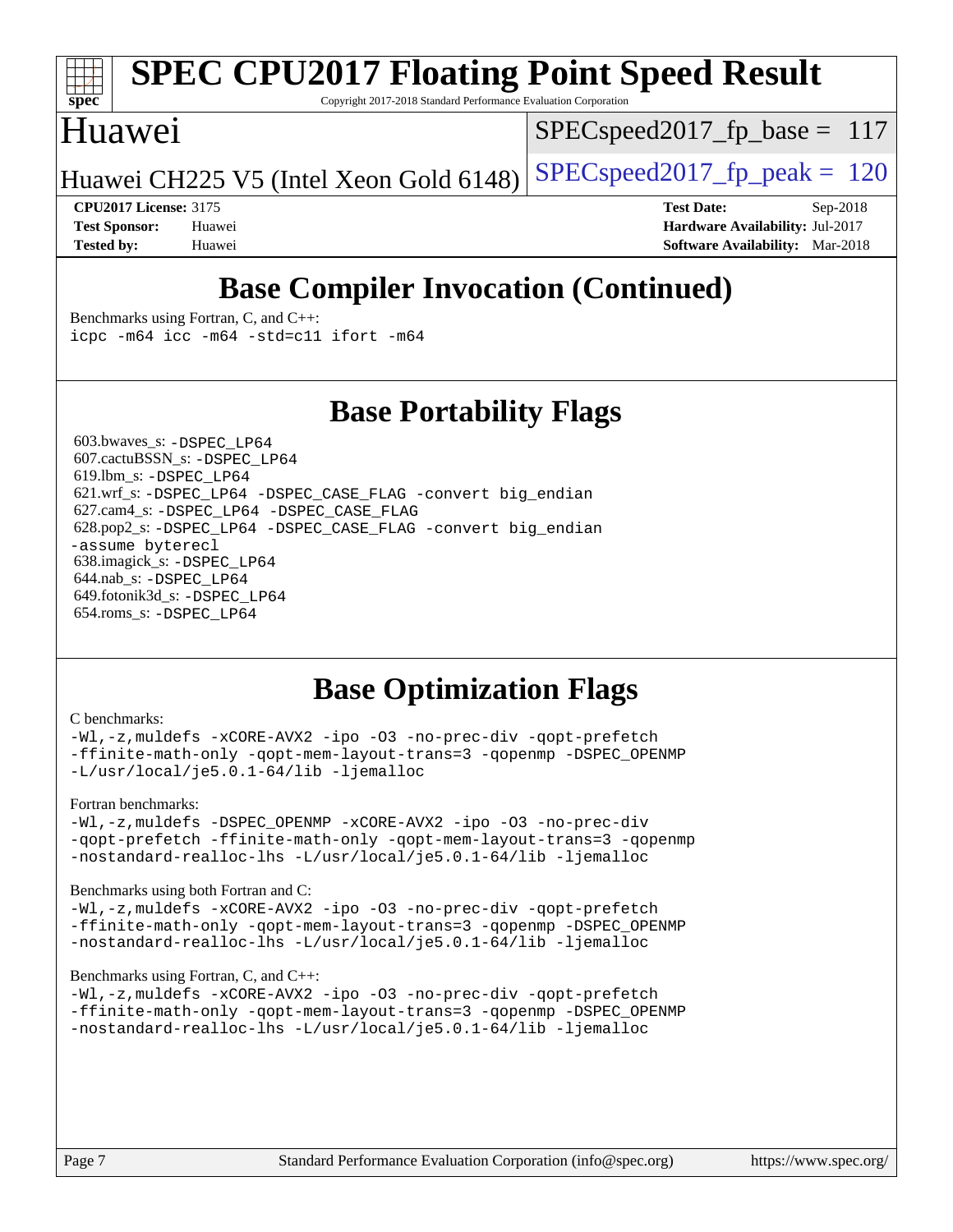### **[spec](http://www.spec.org/) [SPEC CPU2017 Floating Point Speed Result](http://www.spec.org/auto/cpu2017/Docs/result-fields.html#SPECCPU2017FloatingPointSpeedResult)**

Copyright 2017-2018 Standard Performance Evaluation Corporation

### Huawei

SPECspeed2017 fp base =  $117$ 

Huawei CH225 V5 (Intel Xeon Gold 6148) SPECspeed2017\_fp\_peak  $= 120$ 

**[Tested by:](http://www.spec.org/auto/cpu2017/Docs/result-fields.html#Testedby)** Huawei **[Software Availability:](http://www.spec.org/auto/cpu2017/Docs/result-fields.html#SoftwareAvailability)** Mar-2018

**[CPU2017 License:](http://www.spec.org/auto/cpu2017/Docs/result-fields.html#CPU2017License)** 3175 **[Test Date:](http://www.spec.org/auto/cpu2017/Docs/result-fields.html#TestDate)** Sep-2018 **[Test Sponsor:](http://www.spec.org/auto/cpu2017/Docs/result-fields.html#TestSponsor)** Huawei **[Hardware Availability:](http://www.spec.org/auto/cpu2017/Docs/result-fields.html#HardwareAvailability)** Jul-2017

## **[Peak Compiler Invocation](http://www.spec.org/auto/cpu2017/Docs/result-fields.html#PeakCompilerInvocation)**

[C benchmarks](http://www.spec.org/auto/cpu2017/Docs/result-fields.html#Cbenchmarks): [icc -m64 -std=c11](http://www.spec.org/cpu2017/results/res2018q4/cpu2017-20181007-09082.flags.html#user_CCpeak_intel_icc_64bit_c11_33ee0cdaae7deeeab2a9725423ba97205ce30f63b9926c2519791662299b76a0318f32ddfffdc46587804de3178b4f9328c46fa7c2b0cd779d7a61945c91cd35)

[Fortran benchmarks](http://www.spec.org/auto/cpu2017/Docs/result-fields.html#Fortranbenchmarks): [ifort -m64](http://www.spec.org/cpu2017/results/res2018q4/cpu2017-20181007-09082.flags.html#user_FCpeak_intel_ifort_64bit_24f2bb282fbaeffd6157abe4f878425411749daecae9a33200eee2bee2fe76f3b89351d69a8130dd5949958ce389cf37ff59a95e7a40d588e8d3a57e0c3fd751)

[Benchmarks using both Fortran and C](http://www.spec.org/auto/cpu2017/Docs/result-fields.html#BenchmarksusingbothFortranandC): [ifort -m64](http://www.spec.org/cpu2017/results/res2018q4/cpu2017-20181007-09082.flags.html#user_CC_FCpeak_intel_ifort_64bit_24f2bb282fbaeffd6157abe4f878425411749daecae9a33200eee2bee2fe76f3b89351d69a8130dd5949958ce389cf37ff59a95e7a40d588e8d3a57e0c3fd751) [icc -m64 -std=c11](http://www.spec.org/cpu2017/results/res2018q4/cpu2017-20181007-09082.flags.html#user_CC_FCpeak_intel_icc_64bit_c11_33ee0cdaae7deeeab2a9725423ba97205ce30f63b9926c2519791662299b76a0318f32ddfffdc46587804de3178b4f9328c46fa7c2b0cd779d7a61945c91cd35)

[Benchmarks using Fortran, C, and C++:](http://www.spec.org/auto/cpu2017/Docs/result-fields.html#BenchmarksusingFortranCandCXX) [icpc -m64](http://www.spec.org/cpu2017/results/res2018q4/cpu2017-20181007-09082.flags.html#user_CC_CXX_FCpeak_intel_icpc_64bit_4ecb2543ae3f1412ef961e0650ca070fec7b7afdcd6ed48761b84423119d1bf6bdf5cad15b44d48e7256388bc77273b966e5eb805aefd121eb22e9299b2ec9d9) [icc -m64 -std=c11](http://www.spec.org/cpu2017/results/res2018q4/cpu2017-20181007-09082.flags.html#user_CC_CXX_FCpeak_intel_icc_64bit_c11_33ee0cdaae7deeeab2a9725423ba97205ce30f63b9926c2519791662299b76a0318f32ddfffdc46587804de3178b4f9328c46fa7c2b0cd779d7a61945c91cd35) [ifort -m64](http://www.spec.org/cpu2017/results/res2018q4/cpu2017-20181007-09082.flags.html#user_CC_CXX_FCpeak_intel_ifort_64bit_24f2bb282fbaeffd6157abe4f878425411749daecae9a33200eee2bee2fe76f3b89351d69a8130dd5949958ce389cf37ff59a95e7a40d588e8d3a57e0c3fd751)

### **[Peak Portability Flags](http://www.spec.org/auto/cpu2017/Docs/result-fields.html#PeakPortabilityFlags)**

Same as Base Portability Flags

### **[Peak Optimization Flags](http://www.spec.org/auto/cpu2017/Docs/result-fields.html#PeakOptimizationFlags)**

[C benchmarks](http://www.spec.org/auto/cpu2017/Docs/result-fields.html#Cbenchmarks):

619.lbm\_s: basepeak = yes

```
 638.imagick_s: -xCORE-AVX2 -ipo -O3 -no-prec-div -qopt-prefetch
-ffinite-math-only -qopt-mem-layout-trans=3 -qopenmp
-DSPEC_OPENMP
```
 $644.nab$ <sub>S</sub>: basepeak = yes

[Fortran benchmarks](http://www.spec.org/auto/cpu2017/Docs/result-fields.html#Fortranbenchmarks):

```
 603.bwaves_s: -prof-gen(pass 1) -prof-use(pass 2) -DSPEC_SUPPRESS_OPENMP
-DSPEC_OPENMP -O2 -xCORE-AVX2 -qopt-prefetch -ipo -O3
-ffinite-math-only -no-prec-div -qopt-mem-layout-trans=3
-qopenmp -nostandard-realloc-lhs
```
649.fotonik3d\_s: basepeak = yes

654.roms\_s: basepeak = yes

[Benchmarks using both Fortran and C](http://www.spec.org/auto/cpu2017/Docs/result-fields.html#BenchmarksusingbothFortranandC):

**(Continued on next page)**